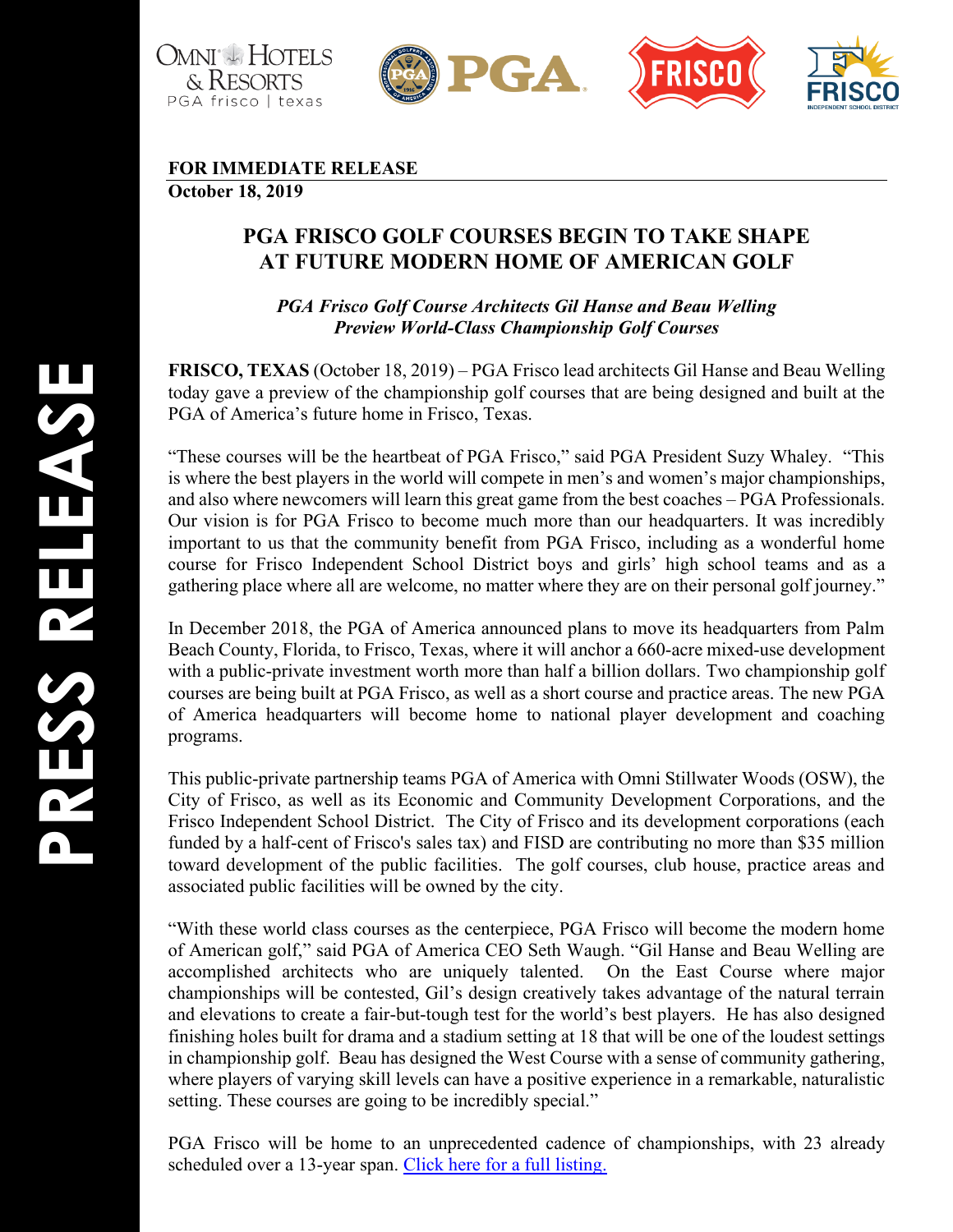

Construction of the golf courses is taking place somewhat concurrently, with construction expected to be finished in the fall of 2021, which allows for a grow -in period prior to beginning play in the spring of 2022. The grand opening for the overall development is currently scheduled for June 2022.

"Each and every time that I am in Frisco, my excitement for the potential of PGA Frisco only continues to grow," said Beau Welling, Founder/CEO, Beau Welling Design. "The opportunity to create a course that can challenge the best players in the world yet remain a fun and special experience for beginners, amateurs, professionals, and families alike is very unique. There is no doubt that PGA Frisco will make a major impact on our wonderful game not only here in Texas but across the country."

Added Gil Hanse, owner, Hanse Golf Course Design, "We are fortunate to be working on some wonderful golf course sites with amazing natural potential. At PGA Frisco we have some terrific natural attributes that we will seek to capitalize on in our design of the East Course. The rolling terrain, and Panther Creek are the highlights of the site, and provide elements that can be woven into the strategy of the course. We will also be using the native grasses and indigenous vegetation to create a rustic setting characteristic of the surrounding natural North Texas landscape."

The project is progressing on schedule with construction of both championship golf courses, the West Course and the East Course, underway. A Short Course is also under construction, which will offer a welcoming option to introduce new golfers to the great game. The 10 -hole Short Course will create a unique, multigenerational experience at PGA Frisco. Infrastructure and vertical construction will follow this winter and spring, respectively. The project includes an Omni Resort, which is scheduled to begin construction next year.

"Our brand is known for its service and amenities, including golf, and Omni PGA Frisco Resort – the new home for modern golf in America – promises to be a first-class development that will attract visitors from around the world," said Blake Rowling, president of TRT Holdings, Inc., parent company of Omni Hotels & Resorts. "Partnering with the PGA of America and City of Frisco to build this new, luxurious golf destination in north Texas is an unprecedented move in the strategic growth of our company."

A world -class education center is also being designed for both the professional development of PGA Golf Professionals and player development. The center will feature state-of-the-art classrooms and teaching facilities .

"It's exciting to see the vision taking shape and how it's changing our northern landscape," said Mayor Jeff Cheney, City of Frisco. "This public -private partnership is poised to transform the entire sport of golf. It's already bringing global exposure to Frisco. The project is estimated to have an economic impact of more than \$2.5 billion over the next 20 years. That's a tremendous benefit to our residents, students and visitors who will not only enjoy playing the courses but be thrilled to see championship golf. We couldn't be prouder to be the future home of the PGA of America."

Frisco ISD will have access to all three courses, as well as practice areas, for high school golf practice and tournaments. The school district will pay a discounted student rate for tee times.